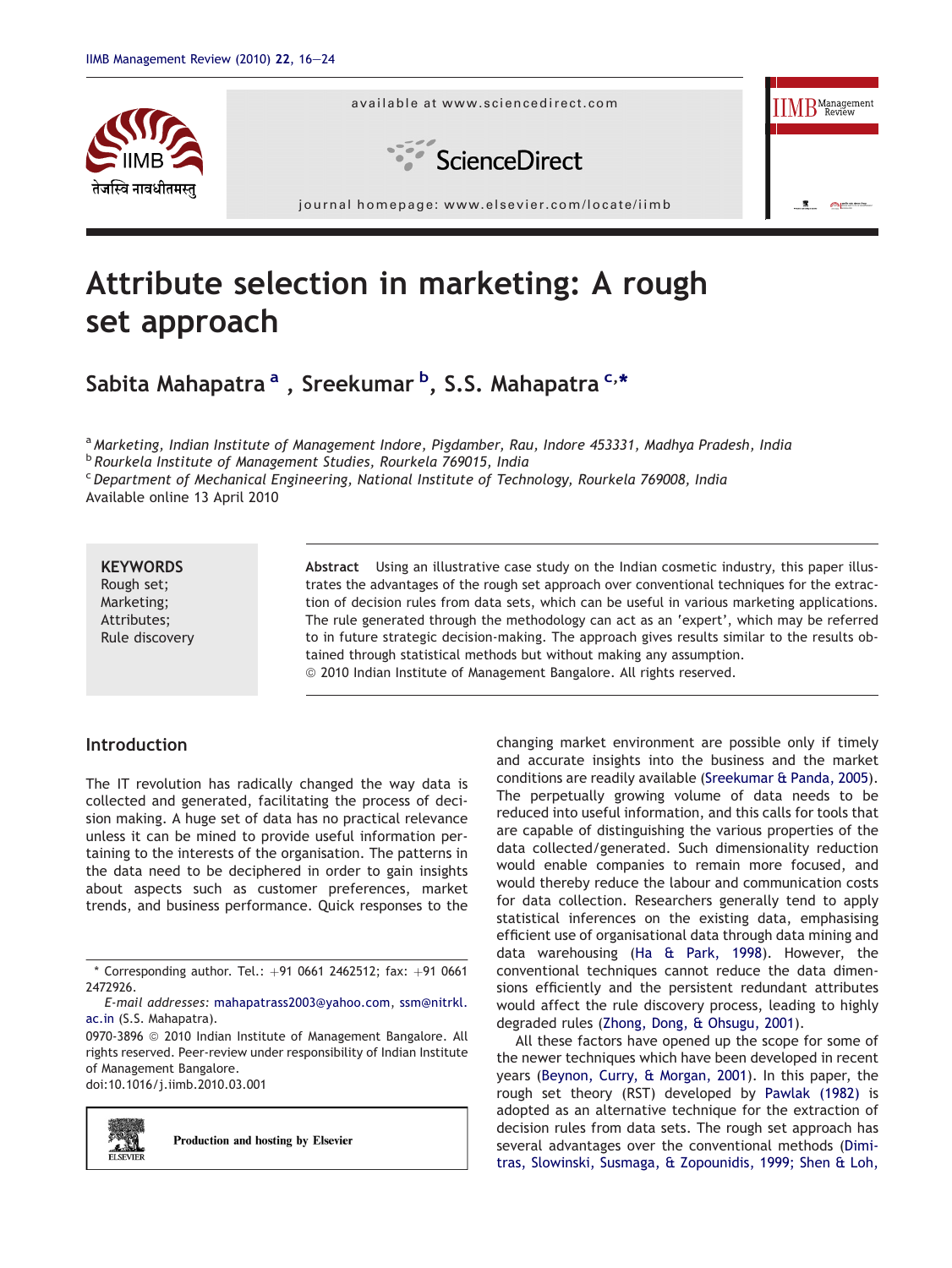<span id="page-1-0"></span>[2004](#page-7-0)). The tool is based on the original data, and does not need any external information. It is a tool suitable for analysing quantitative as well as qualitative attributes. This tool discovers important facts hidden in the data set, and expresses these facts in the natural language of decision rules or computational algorithms, and not as mathematical functional forms [\(Wolfram, 2002](#page-8-0)). The former is better at pattern recognition than the latter, and so can have better managerial applications. The set of derived decision rules gives a generalised description of the knowledge contained in the database, eliminating any redundancy inherent in the original data. The derived decision rules are based on facts-each decision rule is supported by a set of real examples. The results of rough sets are easy to understand and process, while the results of the other methods usually require an interpretation of the technical parameters with which the user may not be familiar.

This paper uses the basic ideas of RST to show how rule discovery can be made, and to present the relationship between the attributes. The fundamental concepts of the rough set approach are briefly explained in the following section. A case study is undertaken based on the data collected from twenty-three Indian cosmetic companies. The names of the companies have been withheld to maintain confidentiality.

## Fundamentals of rough set theory

The rough set theory (RST) was developed by [Pawlak \(1982\)](#page-7-0) at the Institute of Computer Sciences, Warsaw. It was initially proposed as an alternative data analysis method but subsequently found application in the areas of artificial intelligence, knowledge discovery, decision analysis, and expert systems among others. RST can deal with inexact, uncertain, and vague datasets [\(Shyng, Wang, Tzeng, & Wu, 2007\)](#page-8-0); it is a new mathematical approach to vagueness. According to [Pawlak and Skowron \(2007\),](#page-7-0) the rough set philosophy was founded on the assumption that some information (data, knowledge) is associated with every object of the universe of discourse. For example, if the objects under study are patients suffering from a certain disease, the symptoms of the disease form the information about the patients. Objects characterised by the same information are indiscernible (similar) in view of the available information about them. The indiscernibility relation generated in this way is the mathematical basis of RST. The rough set theory has been applied in various fields like marketing, banking, engineering, and medicine among others.

In RST, data is represented through a data table also known as an attribute-value table, an information table or a database. The rows of the table stand for the objects, the columns represent the attributes, and the entries are called attribute values. A database S is a pair represented by  $S = \{U, A\}$ , where U and A are both finite non empty sets; U is the universal set and A is the set of attributes. The subset of attributes in the database is the cluster of objects having the same attribute values or the same features. Objects that have the same features are indiscernible (similar); these blocks provide the elementary granules of knowledge. These granules are called concepts or elementary sets, and form the elementary building blocks (atoms) of knowledge. Any union of elementary sets is called a crisp (precise) set, and any other set is referred to as a rough set (vague, imprecise). Associated with every set  $X$ , there are two crisp sets called the lower and the upper approximations of  $X$ . The lower approximation of  $X$  is the union of all the elementary sets which are included in  $X$ , and the upper approximation of  $X$  is the union of all the elementary sets which have a non-empty intersection with X.

Exhibit 1 illustrates these concepts using the data of six objects (companies), the three attributes  $\{a_1, a_2, a_3\}$ , and the decision state  $D$  (Profit); the three attributes used are availability of research and development (R&D) facilities, adoption of state of the art technology, and marketing expenditure. These three variables could be considered to represent the independent variable, and proper utilisation of these resources in the right combination could lead the company to profit. Profit is the result of the decision variable, and it can take two attribute values-yes or no; so Profit can be considered to be the decision state. In principle, there can be more than one decision variable, but in this case only the decision variable Profit has been considered, which is a distinguished attribute. The methodology demonstrated here could also be used to discover rules that distinguish small profit-making firms from large loss-making firms.

C3 has R&D facilities and state of the art technology, and spends a very high amount for its marketing activities, and the attribute value of the decision variable (Profit) is Yes; i e, the company C3 makes profits. The information about C3 has the following attribute values:  $(a_1, Yes)$ ,  $(a_2, Yes)$ ,  $(a_3,$ Very High), (D, Yes).

Let U denote the set of all cases, A the set of all attributes, and V the set of all attribute values. A table such as the one in Exhibit 1 would define an information function  $\rho$ :  $U \times A \rightarrow V$ . The attribute values can also be written as a function, of the form  $p(C3, a_1) = Yes$ .

Let  $a \in A$ ,  $v \in V$ , and  $t = (a, v)$  be an attribute-value pair. A block of  $t$ , denoted by  $[t]$ , is a set of all cases from  $U$ for which the attribute a has the value v. So the information

| Exhibit 1      | Representation of sample database with six objects and three attributes. |                                                    |                                         |              |  |  |  |  |
|----------------|--------------------------------------------------------------------------|----------------------------------------------------|-----------------------------------------|--------------|--|--|--|--|
| Company        | Availability of R&D<br>facilities $(a_1)$                                | Adoption of state of the art<br>technology $(a_2)$ | <b>Marketing</b><br>expenditure $(a_3)$ | Profit $(D)$ |  |  |  |  |
| C <sub>1</sub> | <b>No</b>                                                                | Yes                                                | High                                    | Yes          |  |  |  |  |
| C <sub>2</sub> | Yes                                                                      | <b>No</b>                                          | High                                    | Yes          |  |  |  |  |
| C <sub>3</sub> | Yes                                                                      | Yes                                                | Very high                               | Yes          |  |  |  |  |
| C <sub>4</sub> | <b>No</b>                                                                | Yes                                                | Average                                 | <b>No</b>    |  |  |  |  |
| C <sub>5</sub> | Yes                                                                      | <b>No</b>                                          | High                                    | <b>No</b>    |  |  |  |  |
| C <sub>6</sub> | <b>No</b>                                                                | Yes                                                | Very high                               | Yes          |  |  |  |  |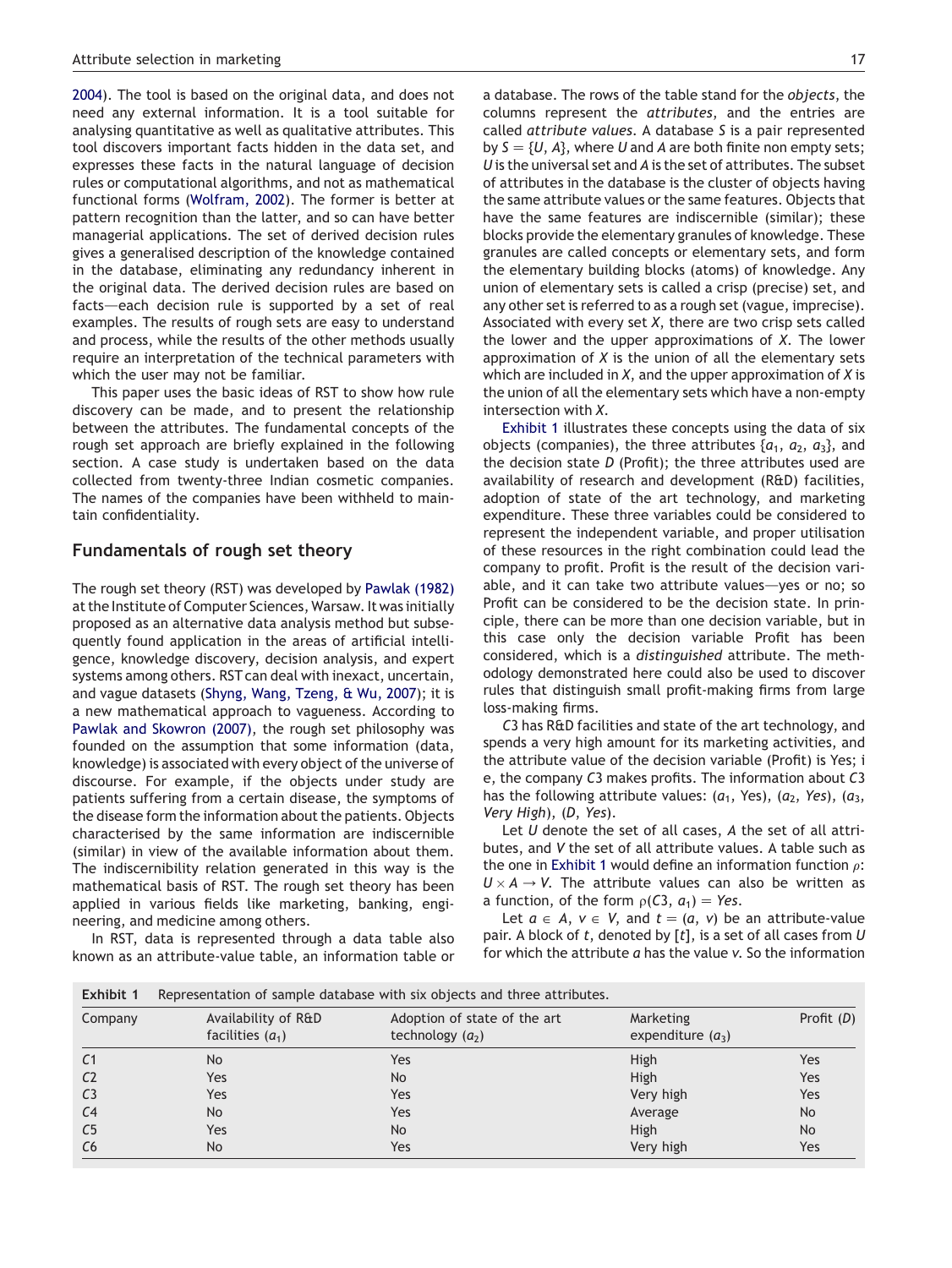in [Exhibit 1](#page-1-0) can also be represented as  $[(R&D, Yes)] = \{C2,$ C3, C5};  $[(R&D, No)] = {C1, C4, C6}$ ;  $[(Marketing, High)] =$  ${C1, C2, C5}$ ; [(Marketing, Average)] =  ${C4}$ , and so on.

We now introduce the concept of indiscernibility with respect to more than one attribute, and the decision consequence. C2, C3, and C5 are indiscernible with respect to the attribute  $a_1$ . Similarly C3 and C6 are indiscernible with respect to the attributes  $a_2$  and  $a_3$ . The indiscernible matrix corresponding to the sample database in [Exhibit 1](#page-1-0) is represented in Exhibit 2, which can be used to find the lower approximation, the upper approximation, and the boundary cases for the profit making set, which is defined as decision state D: (profit, yes). (C1 has been dropped from the objects, and C6 from the attributes in the indiscernible matrix.).

All the three attributes  $a_1$ ,  $a_2$ , and  $a_3$  are present in the intersection of  $C2$  and  $C5$ , but  $D$  is absent, which means that even though all the attribute values of these two companies match, their decisions are different. So for C2 and C5, the decision variable D cannot be characterised by the attributes  $a_1$ ,  $a_2$ , and  $a_3$ . Hence, C2 and C5 form the boundary line cases which cannot be accurately classified with the available knowledge. C1, C3 and C6 are profit making companies, and form the lower approximation of the set. C2 and C5 cannot be excluded from the set of profit making companies with certainty; and C4 does not earn profit. So the upper approximation contains C1, C2, C3, C5 and C6.

So for the decision variable  $D$ : (profit, yes), the lower approximation of the set is  ${C1, C3, C6}$ , the upper approximation is  ${C1, C2, C3, C5, C6}$ , and the boundary line cases are C2 and C5. Similarly C4 is not a profit making company, and C2 and C5 cannot be excluded from the set of non-profit making companies. So for the decision variable D: (profit, no), the lower approximation of the set is  ${C4}$ , the upper approximation is  ${C2, C4, C5}$ , and the boundary line cases are C2 and C5.

The concepts of reduct and core set can also be used for rule discovery from the database. In practical applications, it can often be observed that some attributes of an information system may be redundant or superfluous with respect to a specific classification  $A^*$  generated by the attributes  $A \subseteq Q$ , where Q is the finite set of attributes. Using the dependency properties of attributes, one can find a reduced set of the attributes by removing the superfluous ones, without loss of the classification power of the reduced information system. The set of all indispensable attributes in the set  $A \subseteq Q$  is called the core of A in S, where S is any information system. The core contains all the attributes that cannot be removed from the set A without changing the original classification  $A*$  [\(Swiniarski, 2001](#page-8-0)). These concepts of reduct-sufficient information and core

(minimum sufficient information) $-$ can be used to generate rules for the discrimination of sets or objects.

#### Literature review

[Mckee \(2000\)](#page-7-0) develops a bankruptcy model using the rough set approach. The model is 93% accurate in predicting bankruptcy on a developmental model composed of 100 companies, and 88% accurate in predicting bankruptcy with separate holdout samples of 100 companies. [Tseng and](#page-8-0) [Huang \(2007\)](#page-8-0) apply RST for feature selection in customer relationship management (CRM); they present both the mathematical formulation and the heuristic algorithm to derive the decision rules from historical data for identifying the features that contribute to CRM. [Shen and Loh \(2004\)](#page-8-0) use RST to retrieve knowledge that could guide investors on when to buy and sell.

[Huang, Liu, Ou, Yao, and Zhong \(2003\)](#page-7-0) apply the algorithm of attribute reduction-based on a combination of RST with the boosting algorithm—to the linear model of market value functions, which is a new method of direct marketing. In the direct marketing problems, it is crucial to reduce the attributes in order to deal with the large databases. In another study, the data from the financial statements of 240 such businesses was used to compute financial ratios ([Bose, 2006\)](#page-7-0). The rough set technique was used to evaluate whether the financial ratios could predict financial health based on the available data. The most predictive financial ratios were identified, and interesting rules concerning the financial ratios and the financial health of dotcoms were discovered. Rough sets were found to satisfactorily predict financial health, and were considered more suitable than the other contemporary techniques for detecting unhealthy dot-coms. As illustrated in this study the rough set approach helped identify which aspects of financial statements were needed to decide the financial future of the dotcom. It also led to the creation of rules linking the dependent and the independent variables, which is valuable to financial analysts. A classification system should provide an explanation of the decision, and in a rough set analysis this is provided by the rules that are discovered by the system. Another benefit is that the rules are based on the data and are supported by real examples, thereby improving the validity of the results and making them understandable.

[Swiniarski \(2001\)](#page-8-0) applies the rough set approach and statistical methods to feature reduction and pattern recognition, emphasising the role of rough set reducts in feature selection and data reduction in pattern recognition. The paper also contains a description of the algorithm for feature selection and reduction based on a combination

| Indiscernible matrix corresponding to the sample database. | Exhibit 2 |  |  |  |  |  |
|------------------------------------------------------------|-----------|--|--|--|--|--|
|------------------------------------------------------------|-----------|--|--|--|--|--|

| <b>LAILDILL</b> |               | mandermore matrix corresponding to the sample database. |                |            |    |
|-----------------|---------------|---------------------------------------------------------|----------------|------------|----|
|                 | C1            | C <sub>2</sub>                                          | C3             |            | C5 |
| C <sub>2</sub>  | $a_3, D$      |                                                         |                |            |    |
| C <sub>3</sub>  | $a_2, D$      | $a_1, D$                                                |                |            |    |
| C <sub>4</sub>  | $a_1, a_2$    |                                                         | a <sub>2</sub> |            |    |
| C <sub>5</sub>  | $a_3$         | $a_1, a_2, a_3$                                         | a <sub>1</sub> |            |    |
| C6              | $a_1, a_2, D$ | D                                                       | $a_2, a_3, D$  | $a_1, a_2$ |    |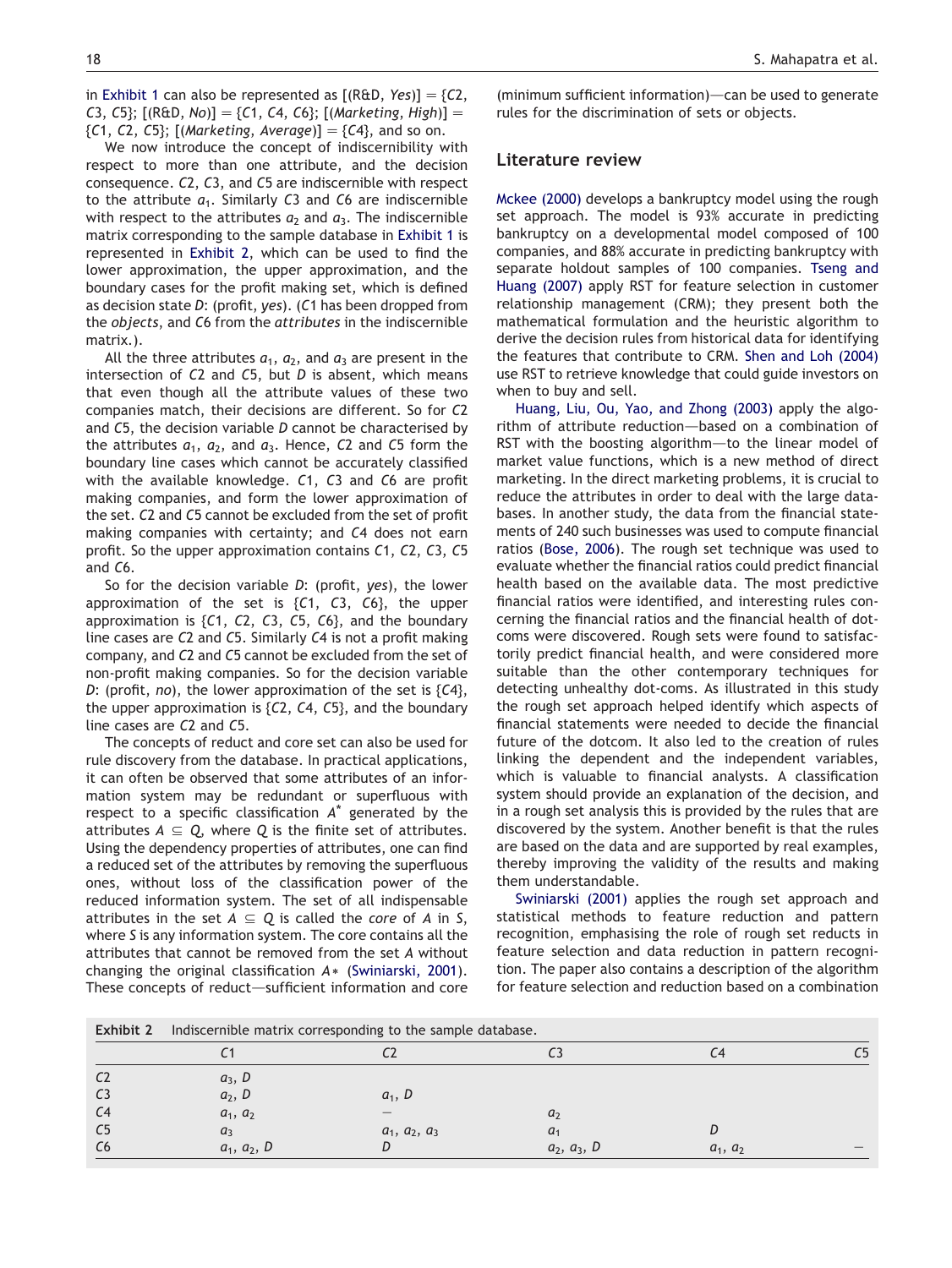<span id="page-3-0"></span>of the rough sets method with principal component analysis.

Many rough set algorithms are used for feature selection and rule discovery. The fundamental method of finding minimal reducts is to generate all possible reducts, and then to choose any with minimal cardinality; this can be done by constructing a kind of discernibility function from the dataset and simplifying it ([Bazan, Nguyen, Nguyen,](#page-7-0) Synak, & Wróblewski, 2000; [Wang, Yang, Teng, Xia, &](#page-8-0) [Jensen, 2007](#page-8-0)). There are a number of softwares available for rough set applications, like the Rough Set Exploration System (RSES) and the Rough Set Data Explorer (ROSE). RSES can be used to find the reducts, generate decision rules using the reducts, decompose large data into parts that share the same properties, search for patterns in the data etc (see [RSES 2.2 User's Guide, 2005](#page-8-0)). ROSE is an interactive system designed for analysis and knowledge discovery based on RST (see [Predki, S](#page-7-0)łowiński, Stefanowsk, Susmaga, [& Wilk, 1998](#page-7-0) for a review of this software).

# Data set

Data from twenty-three Indian cosmetics companies was considered for our analysis. Information pertaining to the expenditure of the companies on five parameters-marketing, advertising, distribution, miscellaneous, and research and development-was collected over a three-year period, from 2003 to 2005. These five parameters form the attribute set for our analysis. We also considered the sales figures of these companies over the same period, which became our decision variable. In this context, the marketing expenditure (abbreviated as Mkt, and notated as  $a_1$ ) includes all the expenditure incurred for corporate promotion, which includes event marketing, sales promotion, direct marketing etc. The advertising expenditure (Advt,  $a_2$ ) includes promotional activities through various media like television, newspaper, Internet etc. The distribution cost (Dist,  $a_3$ ) includes the expenses incurred for logistics, supply chain etc. The miscellaneous expenditure (Misc,  $a_4$ ) is mainly incurred through activities like corporate social responsibility. The investments made on the development of new products, and other research activities constitute the R&D expenditure (R&D,  $a_5$ ). The sales represent the total sales made by the company (Sales, notated as D). The average of the data collected is considered to be the representative figure, and is tabulated in Exhibit 3. We use the notation  $C_i$  (where  $i = 1, 2, ..., 23$ ) instead of the actual names of the companies.

## Elementary exploratory data analysis

The analysis of the data from the twenty-three cosmetics companies is detailed below.

#### Descriptive data analysis

Fundamental descriptive statistical analysis tools were applied to the original data collected, and the results are represented in [Exhibit 4](#page-4-0).

The positive skewness results show many values at the low end, and a few at the high end. The negative skewness

| Exhibit 3       |             | Expenditure on five parameters and total sales of 23 Indian cosmetics companies. |              |              |              |             |
|-----------------|-------------|----------------------------------------------------------------------------------|--------------|--------------|--------------|-------------|
| Company         | Mkt $(a_1)$ | Advt $(a_2)$                                                                     | Dist $(a_3)$ | Misc $(a_4)$ | $R&D(a_5)$   | Sales $(D)$ |
| C <sub>1</sub>  | 2.093333    | 1.516666667                                                                      | 0.373333     | 1.81         | $\Omega$     | 15.40333333 |
| C <sub>2</sub>  | 18.27667    | 162.2366667                                                                      | 30.23667     | 72.14667     | 9.156667     | 1220.586667 |
| C <sub>3</sub>  | 0.823333    | $\mathbf{0}$                                                                     | $\mathbf{0}$ | 2.84         | 0.973333     | 50.40666667 |
| C <sub>4</sub>  | 2.076667    | 5.393333333                                                                      | 6.793333     | 8.29         | 0.383333     | 215.7666667 |
| C <sub>5</sub>  | 0.496667    | 1.33                                                                             | 0.433333     | 2.733333     | 0.393333     | 42.59333333 |
| C6              | 0.94        | 0.06                                                                             | 0.666667     | 5.89         | 1.243333     | 166.41      |
| C <sub>7</sub>  | 27.33333    | 38.66                                                                            | 16.49667     | 24.34333     | 1.523333     | 561.6966667 |
| C8              | 6.166667    | 0                                                                                | 7.046667     | 5.55         | $\mathbf{0}$ | 195.2466667 |
| C <sub>9</sub>  | 45.48667    | $\mathbf{0}$                                                                     | 7.313333     | 4.25         | $\Omega$     | 197.45      |
| C10             | 7.033333    | 866.9166667                                                                      | 508.6767     | 637.53       | 38.96333     | 11449.56    |
| C <sub>11</sub> | 0.026667    | 0.043333333                                                                      | $\Omega$     | 0.47         | $\Omega$     | 19.23       |
| C12             | 4.323333    | 4.173333333                                                                      | 1.753333     | 3.176667     | 0.003333     | 60.89       |
| C13             | 38.51667    | 40.04666667                                                                      | 3.126667     | 8.026667     | 0.056667     | 303.57      |
| C <sub>14</sub> | 13.13333    | 5.896666667                                                                      | 2.456667     | 4.086667     | 0.15         | 110.9266667 |
| C <sub>15</sub> | 19.37333    | 32.68                                                                            | 17.96333     | 28.62        | $\Omega$     | 2416.386667 |
| C16             | 0.603333    | 0.036666667                                                                      | 0.393333     | 0.613333     | 0.016667     | 20.52333333 |
| C17             | 0.43        | 0.183333333                                                                      | 0.293333     | 0.433333     | $\Omega$     | 21.88666667 |
| C18             | 2.49        | $\mathbf{0}$                                                                     | $\Omega$     | 1.37         | 0.086667     | 80.08       |
| C <sub>19</sub> | 14.62333    | 47.74666667                                                                      | 20.68        | 31.23667     | 0.24         | 627.0433333 |
| C <sub>20</sub> | 0.746667    | $\Omega$                                                                         | 8.896667     | 1.28         | 0            | 325.79      |
| C <sub>21</sub> | 1.476667    | 0.046666667                                                                      | 0.12         | 0.286667     | 0            | 17.8        |
| C <sub>22</sub> | 2.08        | 1.453333333                                                                      | 0.56         | 0.693333     | $\Omega$     | 11.94333333 |
| C <sub>23</sub> | 0.466667    | 0.46                                                                             | 0.993333     | 3.803333     | 0.053333     | 62.83666667 |

All non-ratio figures are ten million INR.

Source: CMIE-PROWESS database.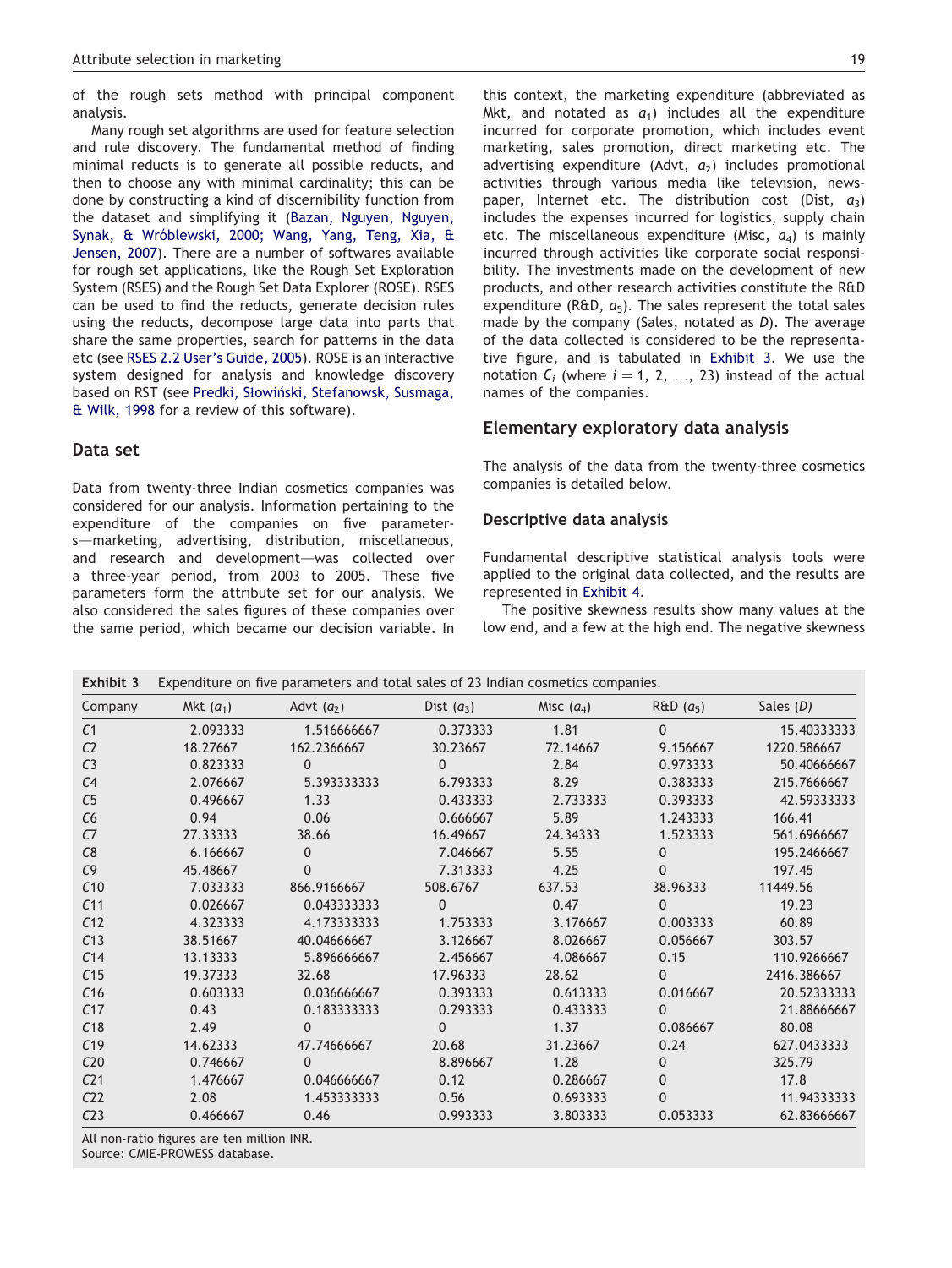#### <span id="page-4-0"></span>Correlation analysis

To find the degree of association between the attributes and the decision variables, we applied a correlation analysis. The correlation coefficients calculated between the various parameters are shown in Exhibit 5.

There is a very high degree of significant positive correlation in all the columns except in the first column, i e, for marketing expenditure. The correlation value of all the other variables with marketing is very low, and is not significant. Referring to the descriptive statistics to throw some light on this situation, we find that companies spend heavily on advertising, but a proportional amount is not spent on marketing. No negative correlation is observed in the correlation matrix.

## Rough set analysis and results

The rough set approach operates on a data set or information table (as shown in [Exhibit 3\)](#page-3-0) which contains data about the universe  $U$ , the attributes, and the decision variable. The objective is to derive rules, which would be useful in finding how the decision variable depends on the condition attributes. We derive the rule by partitioning the universe U into a finite number of blocks called equivalence classes. We first normalised the data in the database given in [Exhibit 3](#page-3-0), and formed a classifying rule to categorise the attribute values into Low (normalised value  $< 0.3$ ), Average (normalised value  $0.3 - 0.7$ ), and High (normalised val $ue > 0.7$ ). (Expert opinion or managerial consensus may be used to find the different cut-off points for classifying the variables into the Low, Medium, and High categories.) The

predictive model using regression analysis—a usual method of model building in marketing research—causes loss of information, often leading to misclassification. This drawback can be easily eliminated using the rough set approach. The modified information table is shown in [Exhibit 6](#page-5-0).

Based on the value of the decision variable, [Exhibit 6](#page-5-0) can be broken down into three blocks as shown in [Exhibit 7.](#page-6-0) C4, C8, C9, C13, and C20 may be categorised into  $D =$  Low as well as  $D =$  Average because they are boundary line cases based on the value of the decision variable. In fact, they are the members of a rough set because they do not precisely belong to either the lower approximation set or the upper approximation set.

#### Case 1:  $D = High$

If  $a_1$  and  $a_2$  are Average and the other three attributes are Low, then D is High. If  $a_1$  and  $a_2$  are Low and the other three attributes are High, then  $D$  is High. So the rule can be formulated as: if the attribute values  $a_1$  and  $a_2$  are Average and  $a_3$ ,  $a_4$ ,  $a_5$ , are Low, or if  $a_1$  and  $a_2$  are Low and  $a_3$ ,  $a_4$ ,  $a_5$ , are High, then the decision variable D is High.

#### Case 2:  $D =$  Average

[Exhibit 7](#page-6-0) shows some mixed cases. There are three case $s$ –C4, C8, and C20–in which all the attribute values are Low but the decision variable is Average. There are two cases–C7 and C19—in which  $a_1$  and  $a_2$  are Average and  $a_3$ ,  $a_4$ , and  $a_5$  are Low, and the decision variable is Average. There are two cases–C9 and C13—in which  $a_1$  and  $a_2$  are High and  $a_3$ ,  $a_4$ , and  $a_5$  are Low, and the decision variable is Average. So discarding the case where all the attribute values are Low, a rule can be formulated as: if the attribute values  $a_1$  and  $a_2$  are Average and  $a_3$ ,  $a_4$ , and  $a_5$  are Low, or if  $a_1$  and  $a_2$  are High and  $a_3$ ,  $a_4$ , and  $a_5$  are Low then the decision variable D is Average.

| Exhibit 4            | Results of descriptive statistical analysis. |              |              |              |                      |           |
|----------------------|----------------------------------------------|--------------|--------------|--------------|----------------------|-----------|
|                      | Mkt $(a_1)$                                  | Advt $(a_2)$ | Dist $(a_3)$ | Misc $(a_4)$ | R&D(a <sub>5</sub> ) | Sales (D) |
| Mean                 | 9.088                                        | 52.560       | 27.621       | 36.934       | 2.315                | 791.045   |
| Median               | 2.093                                        | 1.330        | 1.753        | 3.803        | 0.053                | 110.927   |
| Std Error            | 2.677                                        | 37.744       | 21.932       | 27.510       | 1.713                | 497.265   |
| <b>Std Deviation</b> | 12.839                                       | 181.015      | 105.182      | 131.934      | 8.213                | 2384.800  |
| <b>Skewness</b>      | $1.765*$                                     | $4.525*$     | 4.750*       | $4.682*$     | $4.434*$             | 4.438*    |
| Kurtosis             | $2.459**$                                    | 21.030*      | 22.685*      | 22.203*      | 20.264*              | 20.401*   |

\* indicates p value significant at 0.001. \*\* indicates significant at 0.05.

Exhibit 5 Correlation matrix corresponding to the data set of 23 Indian cosmetics companies.

| Correlation          | Mkt $(a_1)$                                     | Advt $(a_2)$ | Dist $(a_3)$ | Misc $(a_4)$ | R&D(a <sub>5</sub> ) | Sales (D) |
|----------------------|-------------------------------------------------|--------------|--------------|--------------|----------------------|-----------|
| Mkt $(a_1)$          | 1.000                                           |              |              |              |                      |           |
| Advt $(a_2)$         | 0.041                                           | 1.000        |              |              |                      |           |
| Dist $(a_3)$         | 0.001                                           | $0.991*$     | 1.000        |              |                      |           |
| Misc $(a_4)$         | 0.011                                           | $0.996*$     | $0.998*$     | 1.000        |                      |           |
| R&D(a <sub>5</sub> ) | 0.004                                           | $0.995*$     | $0.982*$     | $0.990*$     | 1.000                |           |
| Sales $(D)$          | 0.050                                           | $0.981*$     | $0.984*$     | $0.986*$     | $0.967*$             | 1.000     |
|                      | $\cdots$ . The second is the second of $\cdots$ |              |              |              |                      |           |

indicates  $p$  value significant at 0.001.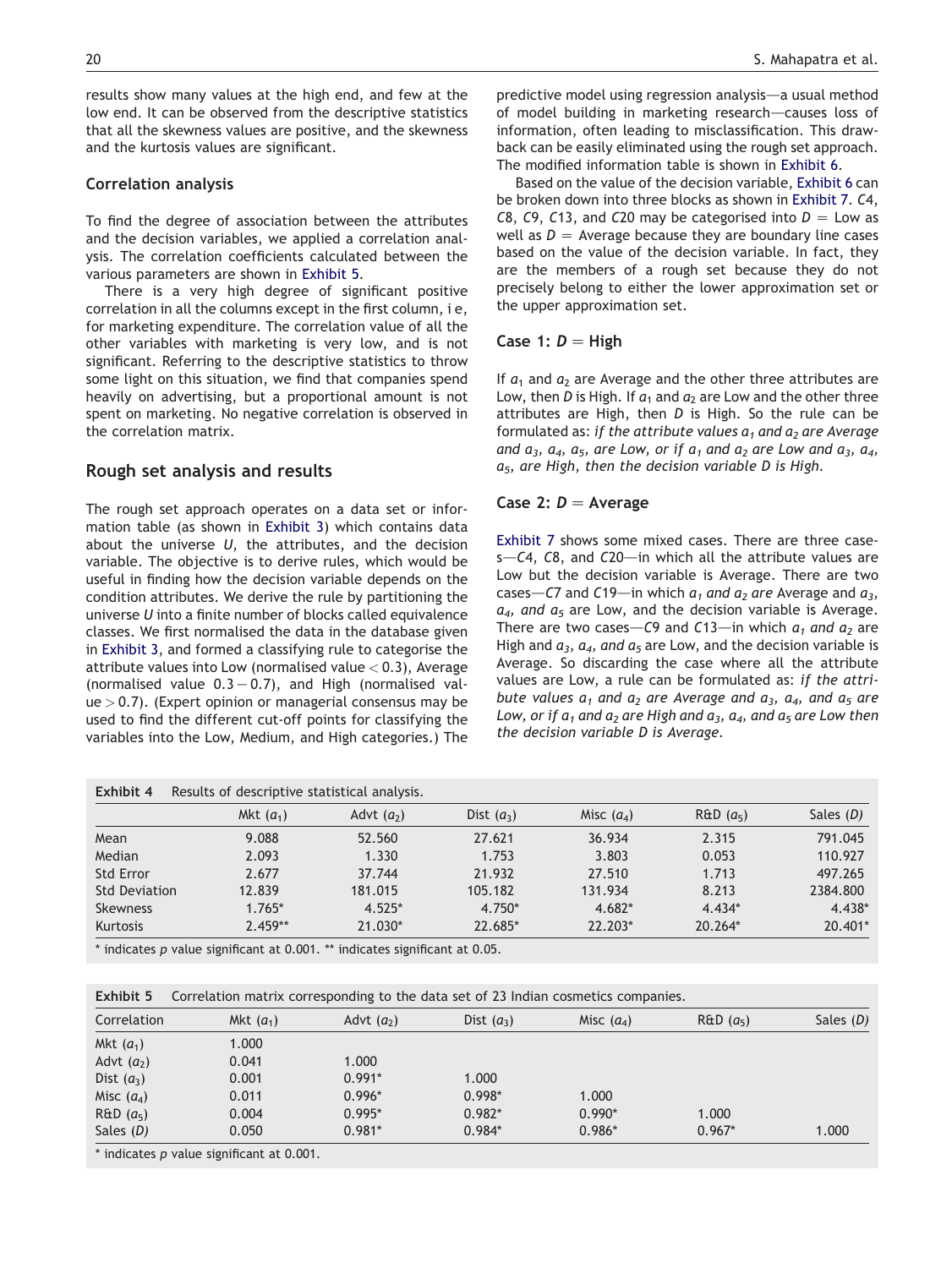<span id="page-5-0"></span>

| Exhibit 6 | Database with categorised attribute values. |  |
|-----------|---------------------------------------------|--|
|-----------|---------------------------------------------|--|

| Company         | Mkt $(a_1)$ | Advt $(a_2)$ | Dist $(a_3)$ | Misc $(a_4)$ | $R&D(a_5)$ | Sales (D) |
|-----------------|-------------|--------------|--------------|--------------|------------|-----------|
| C <sub>1</sub>  | Low         | Low          | Low          | Low          | Low        | Low       |
| C <sub>2</sub>  | Average     | Average      | Low          | Low          | Low        | High      |
| C <sub>3</sub>  | Low         | Low          | Low          | Low          | Low        | Low       |
| C <sub>4</sub>  | Low         | Low          | Low          | Low          | Low        | Low       |
| C5              | Low         | Low          | Low          | Low          | Low        | Low       |
| C6              | Low         | Low          | Low          | Low          | Low        | Low       |
| C7              | Average     | Average      | Low          | Low          | Low        | Average   |
| C8              | Low         | Low          | Low          | Low          | Low        | Low       |
| C9              | High        | High         | Low          | Low          | Low        | Low       |
| C10             | Low         | Low          | <b>High</b>  | High         | High       | High      |
| C11             | Low         | Low          | Low          | Low          | Low        | Low       |
| C12             | Low         | Low          | Low          | Low          | Low        | Low       |
| C13             | High        | High         | Low          | Low          | Low        | Low       |
| C14             | Low         | Low          | Low          | Low          | Low        | Low       |
| C <sub>15</sub> | Average     | Average      | Low          | Low          | Low        | High      |
| C16             | Low         | Low          | Low          | Low          | Low        | Low       |
| C17             | Low         | Low          | Low          | Low          | Low        | Low       |
| C18             | Low         | Low          | Low          | Low          | Low        | Low       |
| C19             | Average     | Average      | Low          | Low          | Low        | Average   |
| C <sub>20</sub> | Low         | Low          | Low          | Low          | Low        | Low       |
| C <sub>21</sub> | Low         | Low          | Low          | Low          | Low        | Low       |
| C <sub>22</sub> | Low         | Low          | Low          | Low          | Low        | Low       |
| C <sub>23</sub> | Low         | Low          | Low          | Low          | Low        | Low       |

## Case 3:  $D = Low$

If the values of all the attributes are Low, then the value of the decision variable is also Low. So the rule can be formulated as: if all attribute values:  $a_i \forall i = 1, 2, ..., 5$ are Low, then the decision variable D is Low.

The three cases can be consolidated into a table as in [Exhibit 8.](#page-6-0)

The first part of the rules for Case 1 and Case 2 are the same, but they lead to different decisions. These are the boundary line cases. The conflict can be resolved by taking the decision in favour of Case 2. The new set of rules can be:

Rule 1: If a<sub>1</sub> and  $a_2$  are Low and  $a_3$ ,  $a_4$ ,  $a_5$  are High, then D is High.

Rule 2: If a<sub>1</sub> and  $a_2$  are Average and  $a_3$ ,  $a_4$ ,  $a_5$  are Low, then D is Average.

Rule 3: If all the attribute values are low, then the decision variable D is low.

The inexactness of a set is due to the existence of a border line region. The greater the border line region of a set, the lower would be the accuracy of the set. This may be expressed in terms of an accuracy measure:  $\alpha_R(X) = \frac{\text{Card } R_-}{\text{Card } R^-}$ ,  $X \neq \phi$ . The accuracy measure  $\alpha_R(X)$  is intended to capture the degree of completeness of our knowledge about the set X.  $R_$  and  $R$ <sup>-</sup> are the R-lower and the  $R$ -upper approximations of  $X$  respectively. The  $R$ roughness of X, which is the degree of incompleteness of the knowledge R about the set can be represented as  $\rho_R(X)$  $=1-\alpha_R(X)$  [\(Pawlak, 1991\)](#page-7-0). The three rules stated above take into consideration the border line cases, and make predictions with much more accuracy.

## Comparison of rough set approach with alternate traditional approaches

#### Regression analysis

We use regression analysis in order to gain a better understanding of the relationship between the overall effects of the attributes on the decision variable. The set of attributes is taken as the independent variable, and the decision variable is taken as the dependent variable.The statistical representation of the regression equation can be written as follows:

$$
D = b_0 + b_1 a_1 + b_2 a_2 + b_3 a_3 + b_4 a_4 + b_5 a_5 + 0 \qquad (1)
$$

where  $b_0$  = constant (the value of the dependent variable when the value of the independent variable is zero), also called the intercept as it determines where the regression line meets the y-axis;  $b_1, b_2,..., b_5$  = regression coefficients which represent the estimated change in the mean value of the dependent variable for each unit change in each of the five independent variables.  $\hat{u}$  is treated as the error term.

Now considering the values from [Exhibit 9](#page-7-0), the regression equation will be of the form:

$$
D = 6.708 + 6.924a_1 - 11.725a_2 - 54.491a_3
$$
  
+ 91.54a\_4 - 232.49a\_5 + 0 (2)

The relationship between the decision variable (Sales) and the attributes  $a_3$ ,  $a_4$ , and  $a_5$  are statistically significant at  $p < 0.05$ . Adj  $R^2 = 0.984$  shows that the relationship is statistically significant. Linear regression uses the original data as given, assumes a given linear functional form, and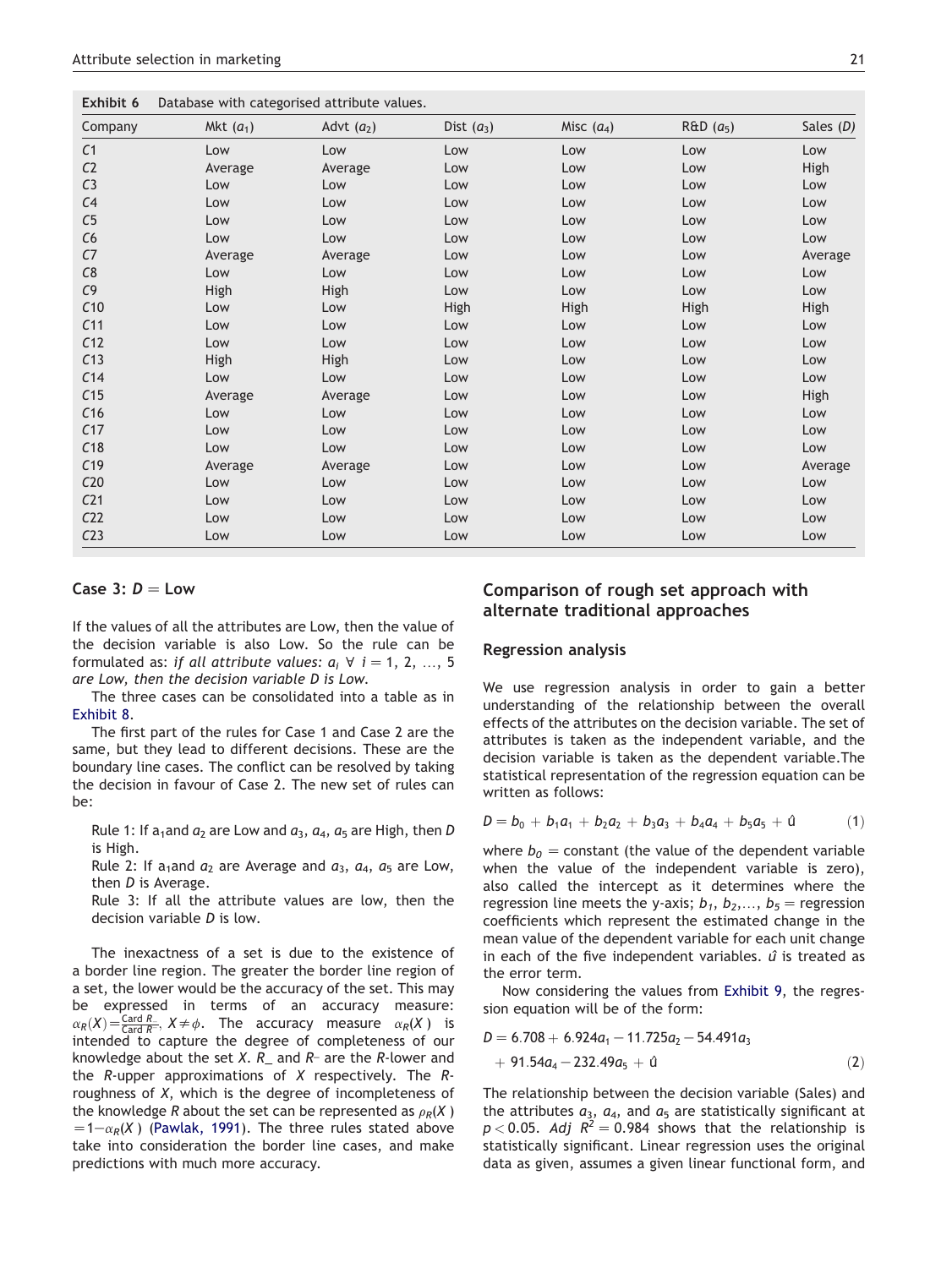| Company         | Mkt $(a_1)$                              | Advt $(a_2)$ | Dist $(a_3)$ | Misc $(a_4)$ | $R&D(a_5)$ | Sales $(D)$ |
|-----------------|------------------------------------------|--------------|--------------|--------------|------------|-------------|
|                 | Decision variable with value $=$ high    |              |              |              |            |             |
| C <sub>2</sub>  | Average                                  | Average      | Low          | Low          | Low        | High        |
| C10             | Low                                      | Low          | High         | High         | High       | High        |
| C <sub>15</sub> | Average                                  | Average      | Low          | Low          | Low        | High        |
|                 | Decision variable with value $=$ average |              |              |              |            |             |
| C <sub>4</sub>  | Low                                      | Low          | Low          | Low          | Low        | Average     |
| C <sub>7</sub>  | Average                                  | Average      | Low          | Low          | Low        | Average     |
| C8              | Low                                      | Low          | Low          | Low          | Low        | Average     |
| C <sub>9</sub>  | High                                     | High         | Low          | Low          | Low        | Average     |
| C13             | High                                     | High         | Low          | Low          | Low        | Average     |
| C <sub>19</sub> | Average                                  | Average      | Low          | Low          | Low        | Average     |
| C20             | Low                                      | Low          | Low          | Low          | Low        | Average     |
|                 | Decision variable with value $=$ low     |              |              |              |            |             |
| C <sub>1</sub>  | Low                                      | Low          | Low          | Low          | Low        | Low         |
| C <sub>3</sub>  | Low                                      | Low          | Low          | Low          | Low        | Low         |
| C <sub>4</sub>  | Low                                      | Low          | Low          | Low          | Low        | Low         |
| C <sub>5</sub>  | Low                                      | Low          | Low          | Low          | Low        | Low         |
| C6              | Low                                      | Low          | Low          | Low          | Low        | Low         |
| C8              | Low                                      | Low          | Low          | Low          | Low        | Low         |
| C <sub>11</sub> | Low                                      | Low          | Low          | Low          | Low        | Low         |
| C <sub>12</sub> | Low                                      | Low          | Low          | Low          | Low        | Low         |
| C <sub>14</sub> | Low                                      | Low          | Low          | Low          | Low        | Low         |
| C <sub>16</sub> | Low                                      | Low          | Low          | Low          | Low        | Low         |
| C17             | Low                                      | Low          | Low          | Low          | Low        | Low         |
| C18             | Low                                      | Low          | Low          | Low          | Low        | Low         |
| C <sub>21</sub> | Low                                      | Low          | Low          | Low          | Low        | Low         |
| C <sub>22</sub> | Low                                      | Low          | Low          | Low          | Low        | Low         |
| C <sub>23</sub> | Low                                      | Low          | Low          | Low          | Low        | Low         |

<span id="page-6-0"></span>Exhibit 7 Distribution of data based on value of decision variable.

the model explains 98.4% of the variation in the sales performance.

## Discriminant analysis

Discriminant analysis can be very useful when objects have to be classified into two or more groups based on the knowledge of some set of variables related to them. This analysis is the appropriate statistical technique when the dependent variables are categorical (nominal or non metric) variables, and the independent variables are metric variables ([Hair, Black, Babin, Anderson, & Tatham, 2006](#page-7-0)). The discrimination is achieved by calculating the variate's weight for each independent variable to maximise the difference between the groups. The discriminant function is given by,

$$
Z_{jk} = a + W_1 X_{1k} + W_2 X_{2k} + ... + W_n X_{nk}
$$

The analysis is done using SPSS 16.0; to run the model, the decision state is coded as Low  $= 1$ , Average  $= 2$  and High  $=$  3, so that the dependent variable becomes categorical. The predictions using discriminant analysis are given in [Exhibit 10.](#page-7-0)

|                       | a <sub>1</sub> | a <sub>2</sub> | $a_3$ | $a_4$ | a <sub>5</sub> | <b>Supporting Cases</b>                                                   |
|-----------------------|----------------|----------------|-------|-------|----------------|---------------------------------------------------------------------------|
| Case 1: $D =$ High    | Average        | Average        | Low   | Low   | Low            | C2, C15                                                                   |
|                       | Low            | Low            | High  | High  | High           | C10                                                                       |
| Case 2: $D =$ Average | Low            | Low            | Low   | Low   | Low            | C4, C8, C20                                                               |
|                       | Average        | Average        | Low   | Low   | Low            | C7, C19                                                                   |
|                       | High           | High           | Low   | Low   | Low            | C9, C13                                                                   |
| Case 3: $D = Low$     | Low            | Low            | Low   | Low   | Low            | C1, C3, C4, C5, C6, C8,<br>C11, C12, C14, C16, C17,<br>C18, C21, C22, C23 |

Exhibit 8 Consolidated distribution of data based on value of decision variable.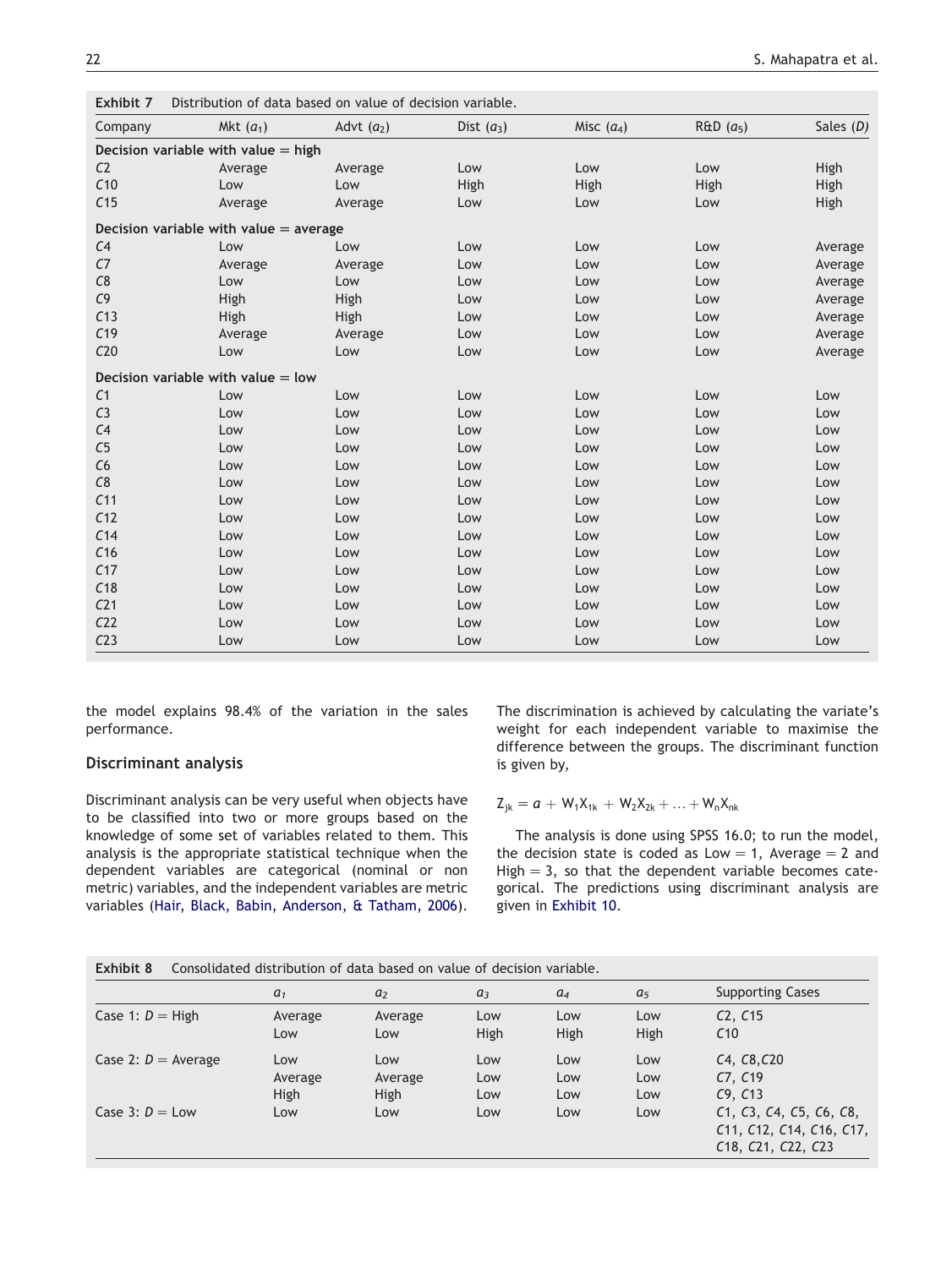<span id="page-7-0"></span>

| Exhibit 9<br>Results of regression analysis. |              |                        |          |       |                                             |  |  |  |  |
|----------------------------------------------|--------------|------------------------|----------|-------|---------------------------------------------|--|--|--|--|
| Independent variables                        | Coefficients | Std error coefficients |          | P     | Summary                                     |  |  |  |  |
| Constant                                     | 6.708        | 100.222                | 0.067    | 0.947 | Coefficient of determination: $R^2 = 0.984$ |  |  |  |  |
| Mkt $(a_1)$                                  | 6.924        | 7.075                  | 0.979    | 0.341 | Adj $R^2 = 0.984$                           |  |  |  |  |
| Advt $(a_2)$                                 | $-11.725$    | 10.836                 | $-1.082$ | 0.294 |                                             |  |  |  |  |
| Dist $(a_3)$                                 | $-54.491$    | 23.537                 | $-2.315$ | 0.033 |                                             |  |  |  |  |
| Misc $(a_4)$                                 | 91.540       | 30.592                 | 2.992    | 0.008 |                                             |  |  |  |  |
| R&D(a <sub>5</sub> )                         | $-232.490$   | 107.492                | $-2.163$ | 0.045 |                                             |  |  |  |  |

The discriminant model is able to classify 91.3% of the original cases correctly. Wilk's Lambda is 0.146, and  $p = 0.000$ . The low value of Lambda indicates high significance.

## Conclusion

The paper presents an application of the rough set theory (RST) as a methodology for rule derivation, which can be useful in various marketing applications. The rule generated through the methodology can act as an expert, to which reference can be made for future strategic decisionmaking. This could be achieved through a plug-and-play software based on this methodology, where the attributes are plugged in through a simulated exercise to see 'what if' scenarios to take business decisions. We observe that the sales of a company could be high, if a high level of investment is made towards distribution, R&D and miscellaneous expenditure, and could be low, if the level of investment made towards marketing and advertising expenditure is low. If the level of investment made in all the parameters is low, then the sales level becomes low. If the level of investment made on marketing and advertising is average, then the sales level remains at an average level even if the expenditure on the other attributes is low.

The results of our statistical inferences indicate that for the Indian cosmetics industry, the distribution, R&D and miscellaneous expenditure attributes play an important role. The statistical analysis shows a low degree of insignificant correlation value of the marketing attribute with all the other attributes. Moreover, the regression coefficient of the marketing and advertising attributes is not significant. The rules derived in the paper are based on a small database, but the method can be extended to larger databases with better results.

In our analysis, we have assumed that all the attributes are of equal importance, but this need not always be the case. Some of the attributes may be more important than

| Exhibit 10       | Classification results of discriminant analysis. |       |                                  |      |       |  |  |
|------------------|--------------------------------------------------|-------|----------------------------------|------|-------|--|--|
|                  |                                                  |       | Class Predicted group membership |      | Total |  |  |
|                  |                                                  |       |                                  |      |       |  |  |
| Original Count 1 |                                                  | 15    |                                  |      | 15    |  |  |
|                  |                                                  |       |                                  |      | 5     |  |  |
|                  |                                                  |       |                                  |      |       |  |  |
| Original %       |                                                  | 100.0 |                                  | O    | 100.0 |  |  |
|                  |                                                  | 20.0  | 80.0                             |      | 100.0 |  |  |
|                  |                                                  |       | 33.3                             | 66.7 | 100.0 |  |  |

the others, and this needs to be taken into consideration during the analysis. This paper attempts to understand the basic concepts of RST and its possible applications. Statistical methods such as discriminant analysis and regression analysis make certain assumptions regarding the mathematical or statistical properties of the data whose quality is suspect. The regression model that we used explains 98.4% of the variation in sales, and the discriminant model classifies 91% of the objects correctly even with only a small data set. This paper demonstrates that almost similar accuracy can be achieved without making any mathematical or statistical assumptions regarding the data, even when the quality of data is suspect, with reliability only in the ranking of observations and not in the actual magnitudes.

#### References

- Bazan, J., Nguyen, H. S., Nguyen, S. H., Synak, P., & Wróblewski, J. (2000). Rough set algorithms in classification problem. In L. Polkowski, S. Tsumoto, & T. Y. Lin (Eds.), Rough set methods and applications: New developments in knowledge discovery in information systems (pp. 49-88). Heidelberg: Physica-Verlag GmbH.
- Beynon, M., Curry, B., & Morgan, P. (2001). 'Knowledge discovery in marketing: An approach through rough set theory'. European Journal of Marketing, 35(7/8), 915-937.
- Bose, I. (2006). 'Deciding the financial health of dot-coms using rough sets'. Information & Management,  $43(7)$ ,  $835-846$ .
- Dimitras, A. I., Slowinski, R., Susmaga, R., & Zopounidis, C. (1999). 'Business failure prediction using rough sets'. European Journal of Operational Research,  $114(2)$ ,  $263-280$ .
- Ha, S. H., & Park, S. C. (1998). 'Application of data mining tools to hotel data mart on the intranet for database marketing'. Expert Systems with Applications,  $15(1)$ ,  $1-31$ .
- Hair, J. F., Black, W. C., Babin, B. J., Anderson, R. E., & Tatham, R. L. (2006). Multivariate data analysis (6th ed.). New Jersey: Pearson Prentice Hall.
- Huang, J., Liu, C., Ou, C., Yao, Y. Y., & Zhong, N. (2003). 'Attribute Reduction of Rough Sets in Mining Market Value Functions'. In Proceedings of the IEEE/WIC International Conference on Web Intelligence. Washington, DC, USA: IEEE Computer Society.
- Mckee, T. E. (2000). Developing a bankruptcy prediction model via rough sets theory. International Journal of Intelligent Systems in Accounting, Finance and Management,  $9(3)$ ,  $159-173$ .
- Pawlak, Z. (1982). 'Rough sets'. International Journal of Information and Computer Sciences,  $11(5)$ ,  $341-356$ .
- Pawlak, Z. (1991). Rough sets: Theoretical aspects of reasoning about data. Norwell, MA: Kluwer Academic Publishers.
- Pawlak, Z., & Skowron, A. (2007). 'Rudiments of rough sets'. Information Sciences,  $177(1)$ ,  $3-27$ .
- Predki, B., Słowiński, R., Stefanowsk, J., Susmaga, R., & Wilk, S.  $(1998)$ . ROSE-Software implementation of the rough set